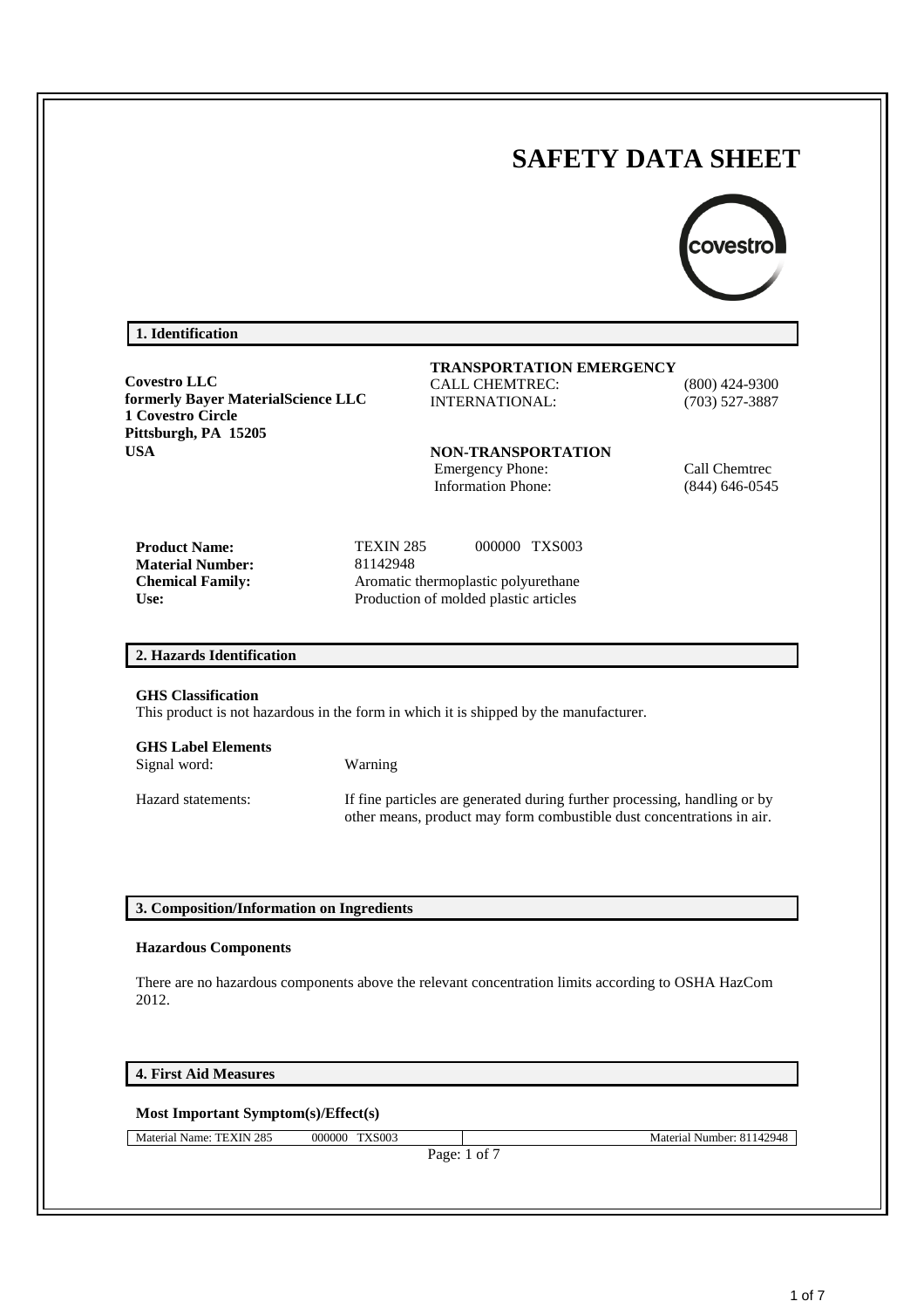**Acute:** Contact with heated material can cause thermal burns., Causes a slipping hazard if spilled., Vapors released from thermal decomposition may cause eye irritation with symptoms of burning and tearing, as well as respiratory tract irritation.

#### **Eye Contact**

In case of contact, flush eyes with plenty of lukewarm water. Get medical attention if irritation develops.

#### **Skin Contact**

Get medical attention if thermal burn occurs.

#### **Inhalation**

If inhaled, remove to fresh air.

## **Ingestion**

Get medical attention.

## **Notes to Physician**

In the event of possible diisocyanate exposure: Eyes: Stain for evidence of corneal injury. If cornea is burned, instill antibiotic/steroid preparation as needed. Workplace vapors could produce reversible corneal epithelial edema impairing vision. Skin: Treat symptomatically as for thermal burn. Ingestion: Treat symptomatically. Inhalation: Treatment is essentially symptomatic. An individual having a pulmonary sensitization reaction to this material should be removed from further exposure to any diisocyanate.

## **5. Firefighting Measures**

**Suitable Extinguishing Media:** Water, Foam, Dry chemical

**Unsuitable Extinguishing Media:** High Pressure Water Streams

#### **Fire Fighting Procedure**

Firefighters should be equipped with self-contained breathing apparatus to protect against potentially toxic and irritating fumes.

## **Hazardous Decomposition Products**

By Fire and Thermal Decomposition: Carbon Dioxidehydrogen cyanide4,4'-Diphenylmethane Diisocyanate (MDI) Aldehydes, Carbon monoxide, Amines, Nitriles, Nitrogen oxides (NOx), Hydrocarbons

## **Unusual Fire/Explosion Hazards**

Toxic and irritating gases/fumes may be given off during burning or thermal decomposition. Avoid generating dust; fine dust dispersed in air in sufficient concentrations, and in the presence of an ignition source is a potential dust explosion hazard.

## **6. Accidental Release Measures**

## **Spill and Leak Procedures**

If molten, allow material to cool and place into an appropriate marked container for disposal. Sweep up and shovel into suitable containers for disposal. Dust deposits should not be allowed to accumulate on surfaces, as these may form an explosive mixture as they are released into the atmosphere in sufficient concentrations. Avoid dispersal of dust in the air (e.g., cleaning dust from surfaces with compressed air).

Material Name: TEXIN 285 000000 TXS003 Material Number: 81142948

Page: 2 of 7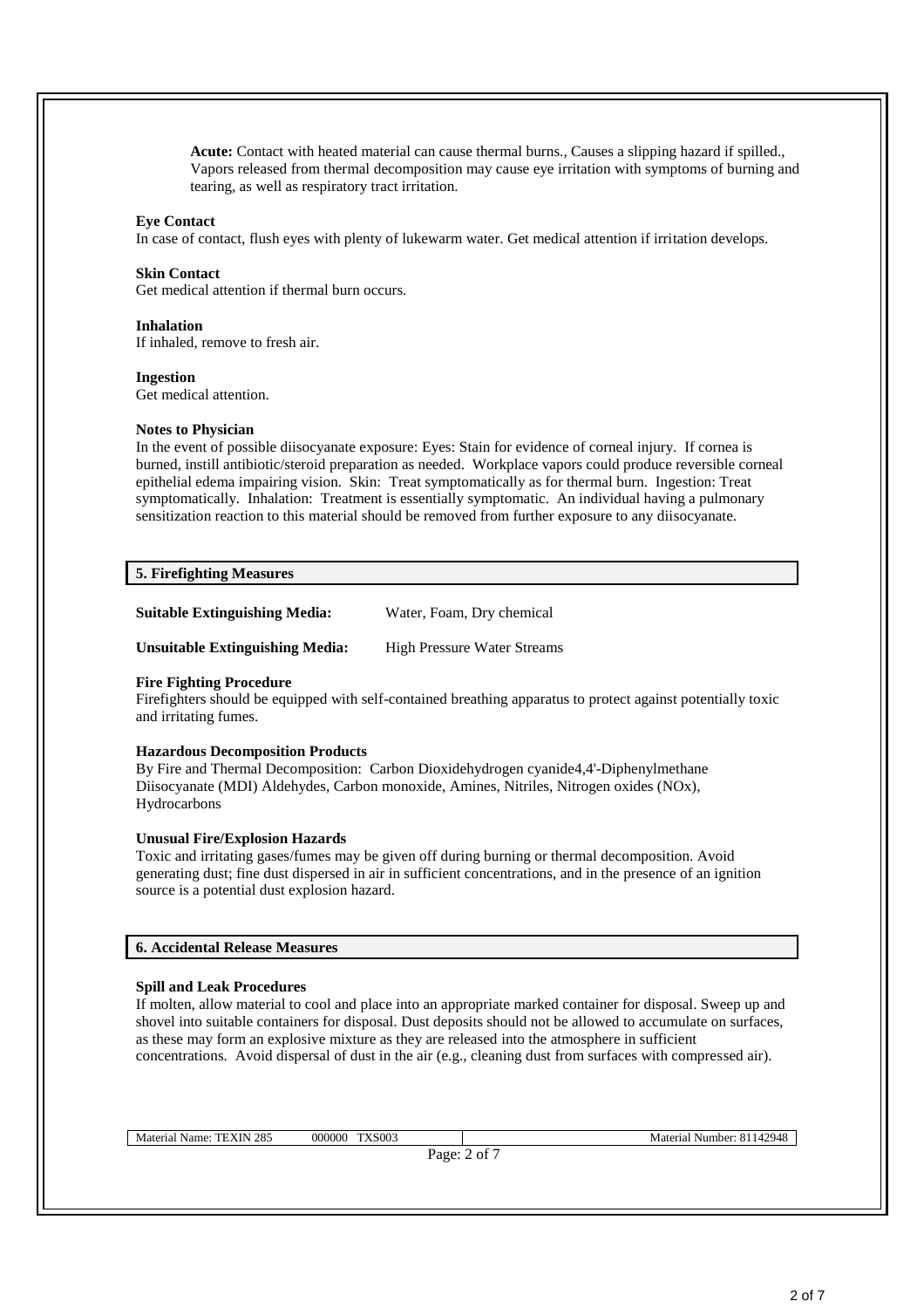## **7. Handling and Storage**

#### **Handling/Storage Precautions**

Handle in accordance with good industrial hygiene and safety practices. Wash thoroughly after handling. Avoid breathing dust. Containers should be kept tightly closed to prevent contamination. Material is hygroscopic and may absorb small amounts of atmospheric moisture. Minimize dust generation and accumulation. Routine housekeeping should be instituted to ensure that dust does not accumulate on surfaces. Solid particulate can generate electrical charging during operations such as unloading from containers and pneumatic transfer. Provide adequate precautions, such as electrical grounding and bonding, where conductive equipment is involved.

**Storage Period:** Not Established

**Storage Temperature Maximum:** 30 °C (86 °F)

**Substances to Avoid** None known.

## **8. Exposure Controls/Personal Protection**

#### **Exposure Limits**

Thermoplastic Polyurethane (TPU) is generally non-hazardous under ambient conditions., The following exposure limits do not apply to the product in its supplied form; however, when the product is heated (i.e, during processing or thermal decomposition conditions), there is a potential for the release of 4,4' diphenylmethane diisocyanate (MDI) vapors.

#### **4,4'-Diphenylmethane Diisocyanate (MDI) (101-68-8)**

US. ACGIH Threshold Limit Values Time Weighted Average (TWA): 0.005 ppm

US. OSHA Table Z-1 Limits for Air Contaminants (29 CFR 1910.1000) Ceiling Limit Value: 0.02 ppm, 0.2 mg/m3

Any component which is listed in section 3 and is not listed in this section does not have a known ACGIH TLV, OSHA PEL or supplier recommended occupational exposure limit.

#### **Industrial Hygiene/Ventilation Measures**

During normal processing, use general dilution and local exhaust as necessary to control airborne vapors, mists, dusts and thermal decomposition products below appropriate airborne concentration standards/guidelines. Special ventilation and personal protective equipment (PPE) is required to control exposure to potentially harmful decomposition products whenever a TPU is heated to temperatures above its decomposition temperature. Examples would include hot knife cutting, grinding, or sawing.

#### **Respiratory Protection**

In the absence of sufficient general dilution or local exhaust ventilation a NIOSH approved air-supplied respirator may be needed during die cleaning, high temperature processing, purging or when thermal decomposition is suspected.

#### **Hand Protection**

Wear heat resistant gloves when handling molten material.

Material Name: TEXIN 285 000000 TXS003 Material Number: 81142948

Page: 3 of 7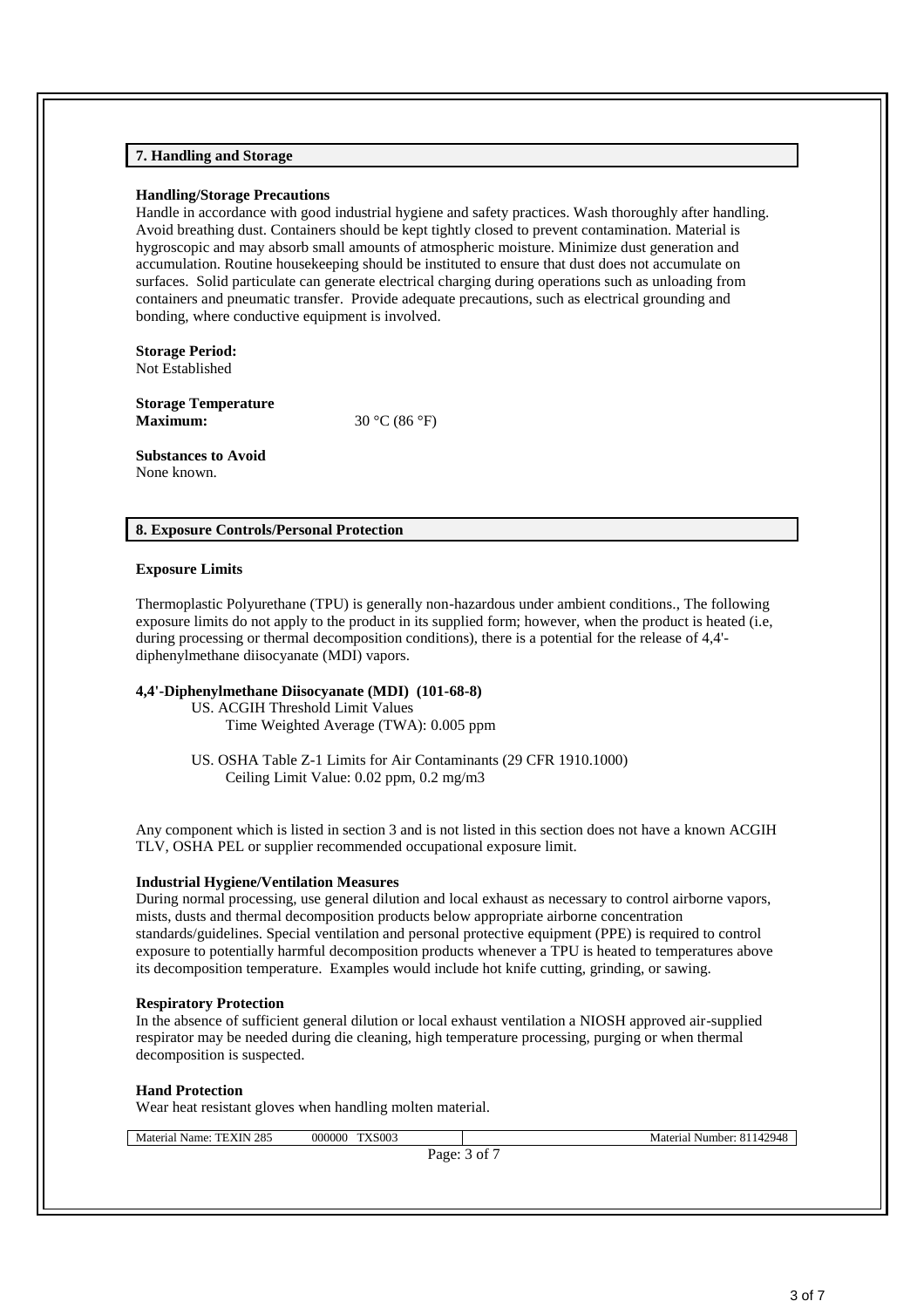## **Eye Protection**

Safety glasses with side-shields

#### **Skin Protection**

No special skin protection requirements during normal handling and use.

#### **Additional Protective Measures**

Employees should wash their hands and face before eating, drinking, or using tobacco products. Educate and train employees in the safe use and handling of this product. Purgings should be collected as small flat thin shapes or thin strands to allow for rapid cooling.

## **9. Physical and Chemical Properties**

| State of Matter:                  | solid                                     |
|-----------------------------------|-------------------------------------------|
| Appearance:                       | pellets                                   |
| Color:                            | Natural                                   |
| Odor:                             | <b>Odorless</b>                           |
| <b>Odor Threshold:</b>            | No Data Available                         |
| pH:                               | No Data Available                         |
| <b>Melting Point:</b>             | 220 °C (428 °F)                           |
| <b>Boiling Point:</b>             | No Data Available                         |
| <b>Flash Point:</b>               | 250 °C (482 °F)                           |
| <b>Evaporation Rate:</b>          | No Data Available                         |
| <b>Flammability:</b>              | No Data Available                         |
| <b>Lower Explosion Limit:</b>     | No Data Available                         |
| <b>Upper Explosion Limit:</b>     | No Data Available                         |
| <b>Vapor Pressure:</b>            | No Data Available                         |
| <b>Vapor Density:</b>             | No Data Available                         |
| <b>Density:</b>                   | $1.1$ g/cm <sup>3</sup>                   |
| <b>Relative Vapor Density:</b>    | No Data Available                         |
| <b>Specific Gravity:</b>          | 1.1                                       |
| <b>Solubility in Water:</b>       | insoluble                                 |
| <b>Partition Coefficient: n-</b>  | No Data Available                         |
| octanol/water:                    |                                           |
| <b>Auto-ignition Temperature:</b> | > 210 °C (> 410 °F)                       |
| <b>Decomposition Temperature:</b> | Decomposition begins at 230 $^{\circ}$ C. |
| <b>Softening point:</b>           | 180 °C (356 °F)                           |
| <b>Dynamic Viscosity:</b>         | No Data Available                         |
| <b>Kinematic Viscosity:</b>       | No Data Available                         |
| <b>Bulk Density:</b>              | 500 - 700 kg/m3                           |
| <b>Self Ignition:</b>             | not applicable                            |
|                                   |                                           |

## **10. Stability and Reactivity**

## **Hazardous Reactions**

Hazardous polymerisation does not occur.

**Stability** Stable

#### **Materials to Avoid** None known.

Material Name: TEXIN 285 000000 TXS003 Material Number: 81142948

Page: 4 of 7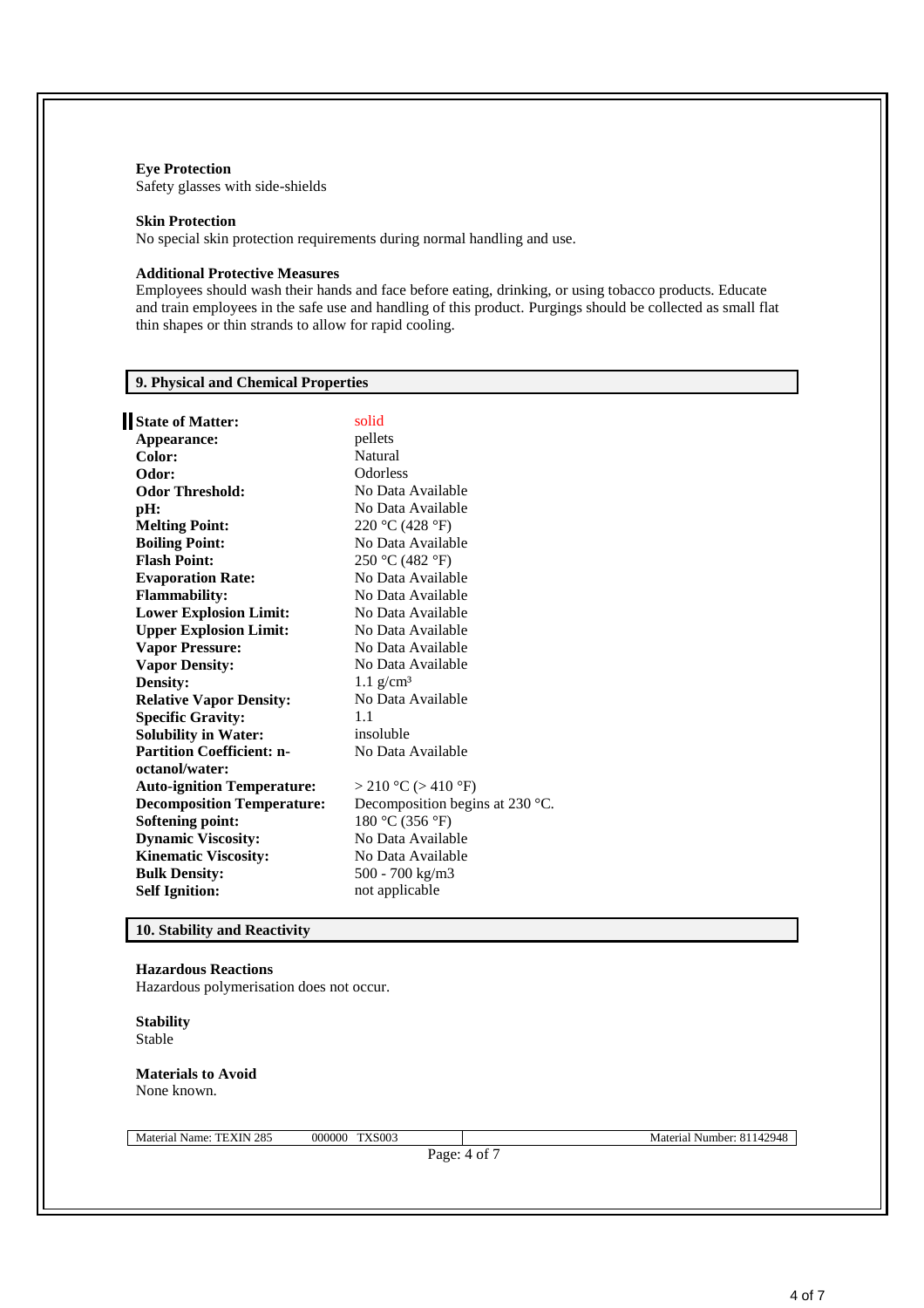## **Conditions to Avoid**

Generation of dust clouds.

#### **Hazardous Decomposition Products**

By Fire and Thermal Decomposition: Carbon Dioxide; hydrogen cyanide; 4,4'-Diphenylmethane Diisocyanate (MDI); Aldehydes, Carbon monoxide, Amines, Nitriles, Nitrogen oxides (NOx), Hydrocarbons

| 11. Toxicological Information |  |  |  |  |
|-------------------------------|--|--|--|--|
|-------------------------------|--|--|--|--|

#### **Likely Routes of Exposure:** Inhalation

Skin Contact Eye Contact

#### **Health Effects and Symptoms**

**Acute:** Contact with heated material can cause thermal burns., Causes a slipping hazard if spilled., Vapors released from thermal decomposition may cause eye irritation with symptoms of burning and tearing, as well as respiratory tract irritation.

## **Toxicity Data for: TEXIN 285 000000 TXS003**

In the event of material decomposition due to exceeding the decomposition temperature of this product, release of MDI may occur.

#### **Acute Inhalation:**

The following effects reflect the potential health hazards associated with overexposure to MDI. Diisocyanate vapors or mist at concentrations above the TLV or PEL can irritate (burning sensation) the mucous membranes in the respiratory tract (nose, throat, lungs) causing runny nose, sore throat, coughing, chest discomfort, shortness of breath and reduced lung function (breathing obstruction). Persons with a preexisting, nonspecific bronchial hyperreactivity can respond to concentrations below the TLV or PEL with similar symptoms as well as asthma attack or asthma-like symptoms. Exposure well above the TLV or PEL may lead to bronchitis, bronchial spasm and pulmonary edema (fluid in lungs). Chemical or hypersensitivity pneumonitis, with flu-like symptoms (e.g., fever, chills), has also been reported. These symptoms can be delayed up to several hours after exposure. These effects are usually reversible.

#### **Chronic Inhalation:**

As a result of previous repeated overexposures or a single large dose, certain individuals may develop sensitization to diisocyanates (asthma or asthma-like symptoms) that may cause them to react to a later exposure to diisocyanates at levels well below the TLV or PEL. These symptoms, which can include chest tightness, wheezing, cough, shortness of breath or asthmatic attack, could be immediate or delayed up to several hours after exposure. Extreme asthmatic reactions can be life threatening. Similar to many nonspecific asthmatic responses, there are reports that once sensitized an individual can experience these symptoms upon exposure to dust, cold air or other irritants. This increased lung sensitivity can persist for weeks and in severe cases for several years. Sensitization can be permanent. Chronic overexposure to diisocyanates has also been reported to cause lung damage (including fibrosis, decrease in lung function) that may be permanent.

#### **Carcinogenicity:**

No carcinogenic substances as defined by IARC, NTP and/or OSHA

Material Name: TEXIN 285 000000 TXS003 Material Number: 81142948

Page: 5 of 7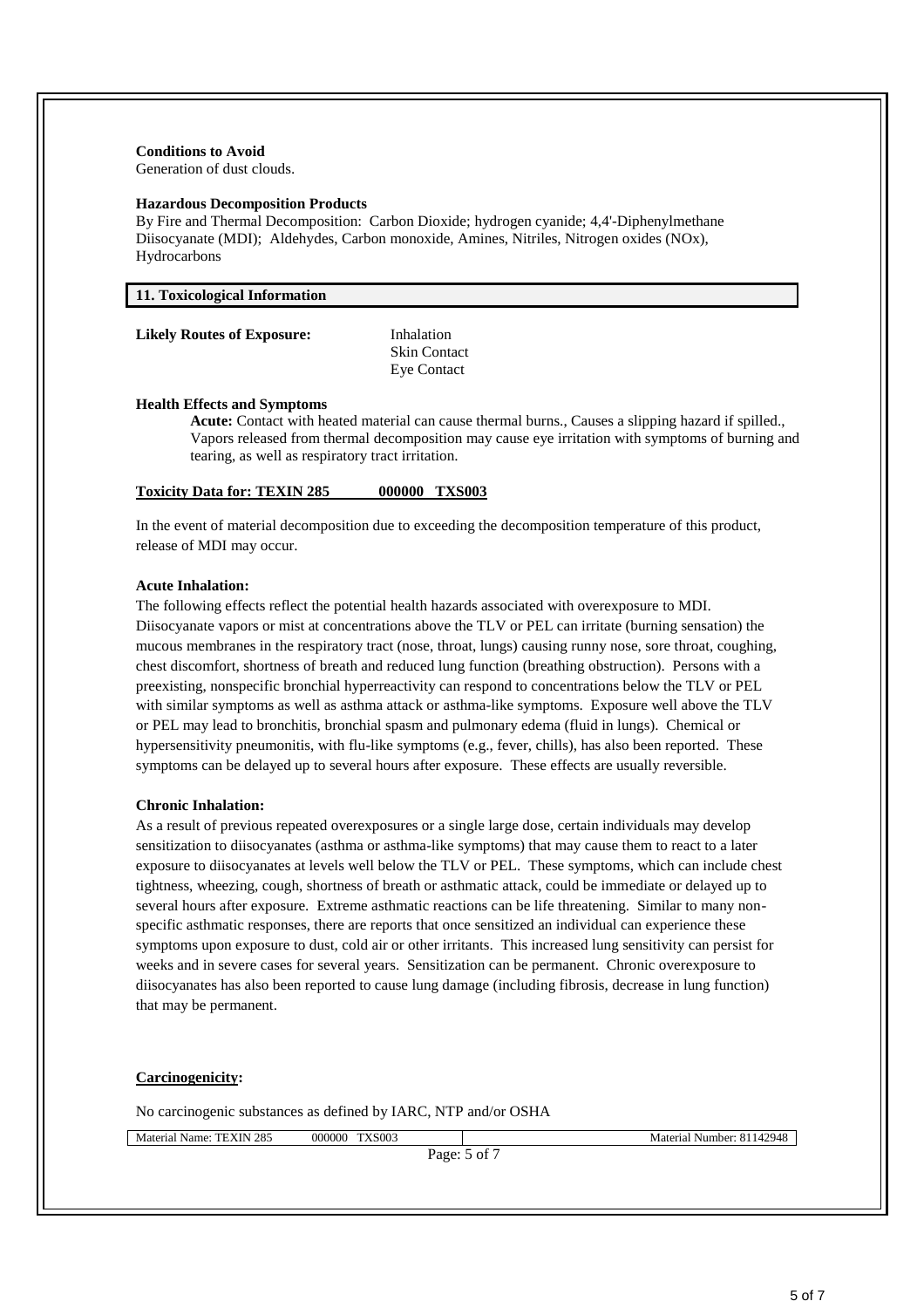**12. Ecological Information** 

## **Ecological Data for: TEXIN 285 000000 TXS003**

No data available for this product.

## **13. Disposal Considerations**

## **Waste Disposal Method**

Waste disposal should be in accordance with existing federal, state and local environmental control laws.

## **14. Transportation Information**

**Land transport (DOT) Non-Regulated**

**Sea transport (IMDG) Non-Regulated**

**Air transport (ICAO/IATA) Non-Regulated**

## **15. Regulatory Information**

## **United States Federal Regulations**

**US. Toxic Substances Control Act:** Listed on the TSCA Inventory.

No substances are subject to TSCA 12(b) export notification requirements.

**US. EPA CERCLA Hazardous Substances (40 CFR 302) Components:** None

**SARA Section 311/312 Hazard Categories:** Non-hazardous under Section 311/312

**US. EPA Emergency Planning and Community Right-To-Know Act (EPCRA) SARA Title III Section 302 Extremely Hazardous Substance (40 CFR 355, Appendix A) Components:** None

**US. EPA Emergency Planning and Community Right-To-Know Act (EPCRA) SARA Title III Section 313 Toxic Chemicals (40 CFR 372.65) - Supplier Notification Required Components:** None

#### **US. EPA Resource Conservation and Recovery Act (RCRA) Composite List of Hazardous Wastes and Appendix VIII Hazardous Constituents (40 CFR 261):**

Under RCRA, it is the responsibility of the person who generates a solid waste, as defined in 40 CFR 261.2, to determine if that waste is a hazardous waste.

#### **State Right-To-Know Information**

Material Name: TEXIN 285 000000 TXS003 Material Number: 81142948

Page: 6 of 7